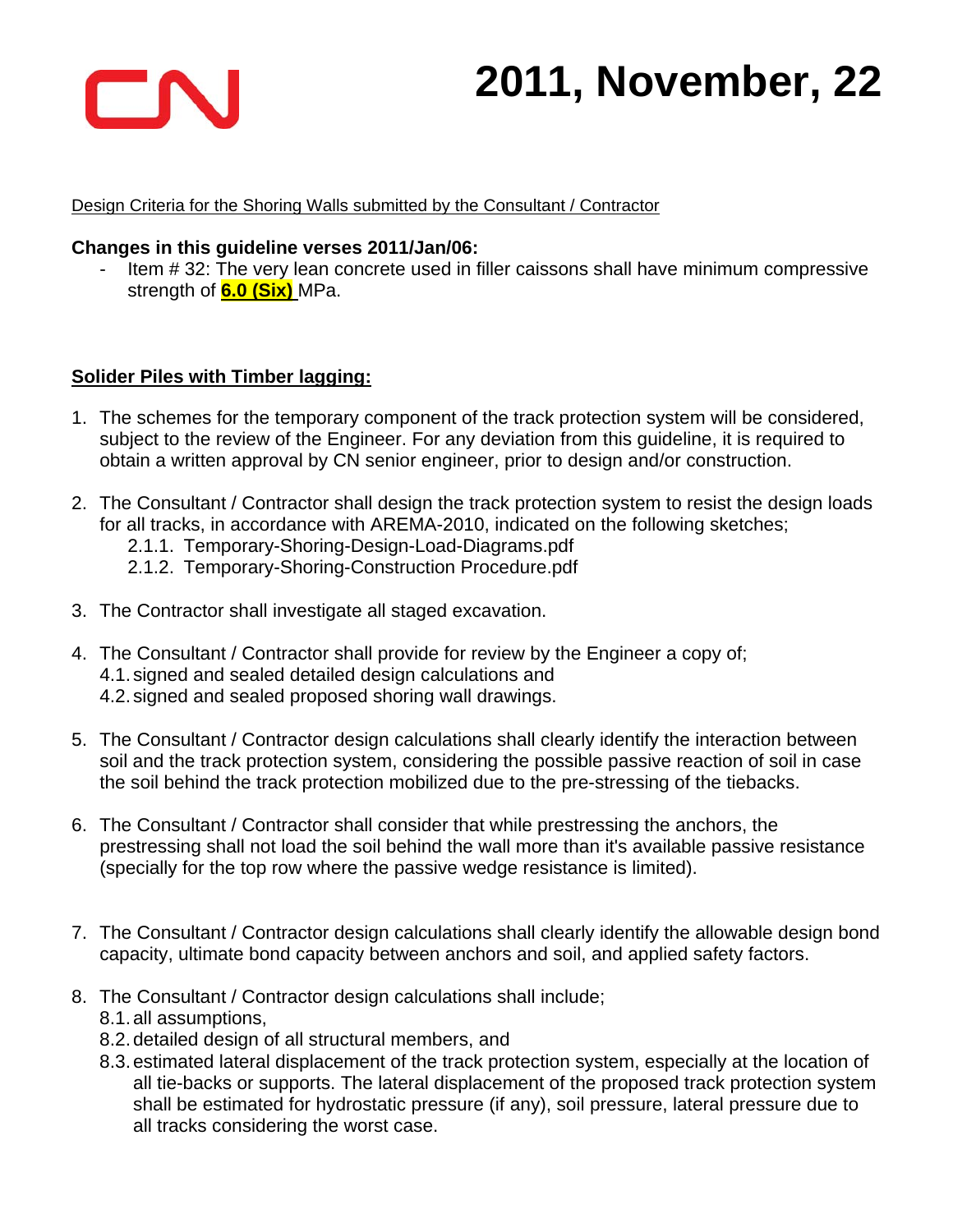

- 8.4. all input and output files used for analysis and design of the proposed track protection system, both hard copy and electronic format.
- 9. The track protection shall be designed for the surcharge due to the Cooper-E90 loading as per AREMA-2010. (i.e. 90 kips axle load, 5 ft spacing between two consecutive axles. The effect of the strip load surcharge calculated with 8 ft tie length can be assessed as described in AREMA 2008, Chapter 8, Clause 20.3.2.2.
- 10. The coefficient of earth pressure is determined by the Geotechnical report but shall not be less than 0.50.
- 11. The distance between the  $1<sup>st</sup>$  row of tiebacks and the bottom of rail and/or elevation of top of excavation (whichever is closer) shall be maximum 1.50m.
- 12. The distance between two rows of tiebacks shall be maximum 3.0m.
- 13. The distance between the lowest row of tiebacks to the bottom of excavation shall be maximum 3.0m.
- 14. It is required to model the wall based on nonzero deflections at the point of intersection of shoring piles and tieback anchors.
- 15. The lateral displacement of the track protection system shall be limited to 0.1% of the height of the excavated area.
- 16. The tieback design shall be in accordance with AREMA 8-20.5.7.a(2).
- 17. The tieback design load shall be specified on the proposed drawings.
- 18. The design of the anchorages shall be in accordance to AREMA 8-20.5.5.d,
	- 18.1. Performance test(s) (2.0 times of the tieback design load) shall be performed to validate the assumed allowable bond stress between soil/rock and tieback.
	- 18.2. A minimum Safety factor of 2.0 shall be applied to the ultimate bond stress between the tieback and rock/soil.
	- 18.3. The minimum bond length of the anchorages shall be 4.50 m (15 ft).
	- 18.4. The maximum bond length of the anchorages should be 10.0 m (33 ft).
- 19. The timber lagging shall be species (s-p-f), beams and stringers, grade no.1 or better, in accordance with AREMA chapter 7.
	- 19.1. The allowable bending stresses shall be 6.6 MPa (including all modification factors).
	- 19.2. The lagging thickness shall be 150 mm minimum for upper 2000 mm and 200 mm minimum for below 2000 mm.
- 20. As per AREMA 8-28.5.3.2., a minimum depth of 1.5 times of the width of the shaft/pile shall not been considered in providing passive lateral support. Furthermore, a minimum depth equal to 4 feet or 1.2 m shall not be considered in providing passive lateral support to the soldier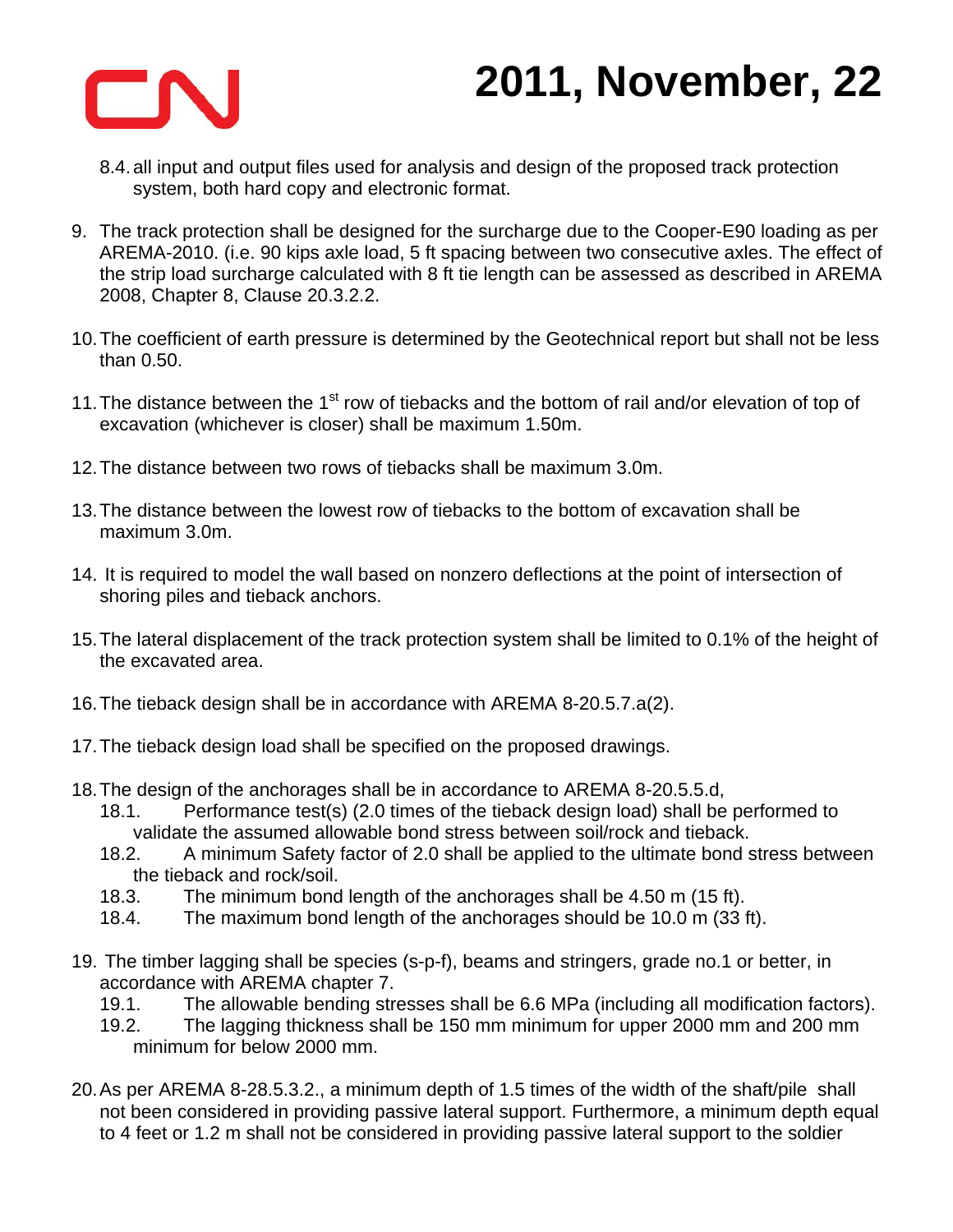

piles, this is considered due to possible frost.

- 21. As per AREMA requirement 8-28.5.1.2, for calculation of the depth of embedment, the passive resistance shall include a factor of safety of 1.5 and be reduced by multiplying Kp by 0.66.
- 22. The following items shall be written on the drawings:
	- 22.1. The total amount of force applied to one-meter width of the shoring wall for the entire excavated height, due to soil lateral pressure (triangular or trapezoidal) applied to, in kN/m unit.
	- 22.2. The total amount of force applied to one-meter width of the shoring wall for the entire excavated height, due to train load on each individual track, in kN/m.
		- 22.2.1. Total lateral force due to  $E-90$  on track  $#1 = ### kN/m$
		- 22.2.2. Total lateral force due to E-90 on track  $#2 = ### kN/m$
		- 22.2.3. Total lateral force due to  $E$ -90 on track  $#3 = ### kN/m$
	- 22.3. The total amount of force applied to one-meter width of the shoring wall for the entire excavated height, due to hydrostatic or any other load, in kN/m unit.
	- 22.4. The total design load applied to each individual tie back.
	- 22.5. The tie-back (thread-bars or strands) size, diameter, number of strands, grade etc.
	- 22.6. The total bonded length of the tie-backs.
	- 22.7. If the tie-back is anchored in rock, the bounded part of the tie-back, shall be started one meter (in vertical direction) below the assumed rock elevation.
	- 22.8. The total un-bonded length of tie-backs.
- 23. The minimum embedded length of pile into soil or rock shall be 3000 mm (10 ft).
- 24. The minimum distance between two tiebacks shall be +/- 3.5 times the diameter of the anchorage.
- 25. The distance between the line of potential failure surface and the anchor zone shall be 0.15 times of excavated height, minimum.
- 26. The Contractor shall provide a monitoring procedure with no cost to CN to the satisfaction of the Engineer. The monitoring shall be carried out during construction of the temporary shoring wall and must be continued up to the removal of the temporary shoring wall.
- 27. No skin friction, acting between back of the solider piles and soil above or below the level of bottom of excavation, shall be considered for design of the shoring wall.
- 28. It is required to establish vertical loads imposed on the pile from the tieback anchors without using any reduction for skin friction or adhesion from the soil behind the wall, (both between the soil-tieback, and soil-pile).
- 29. The concrete used for the solider piles shall have a minimum compressive strength of 30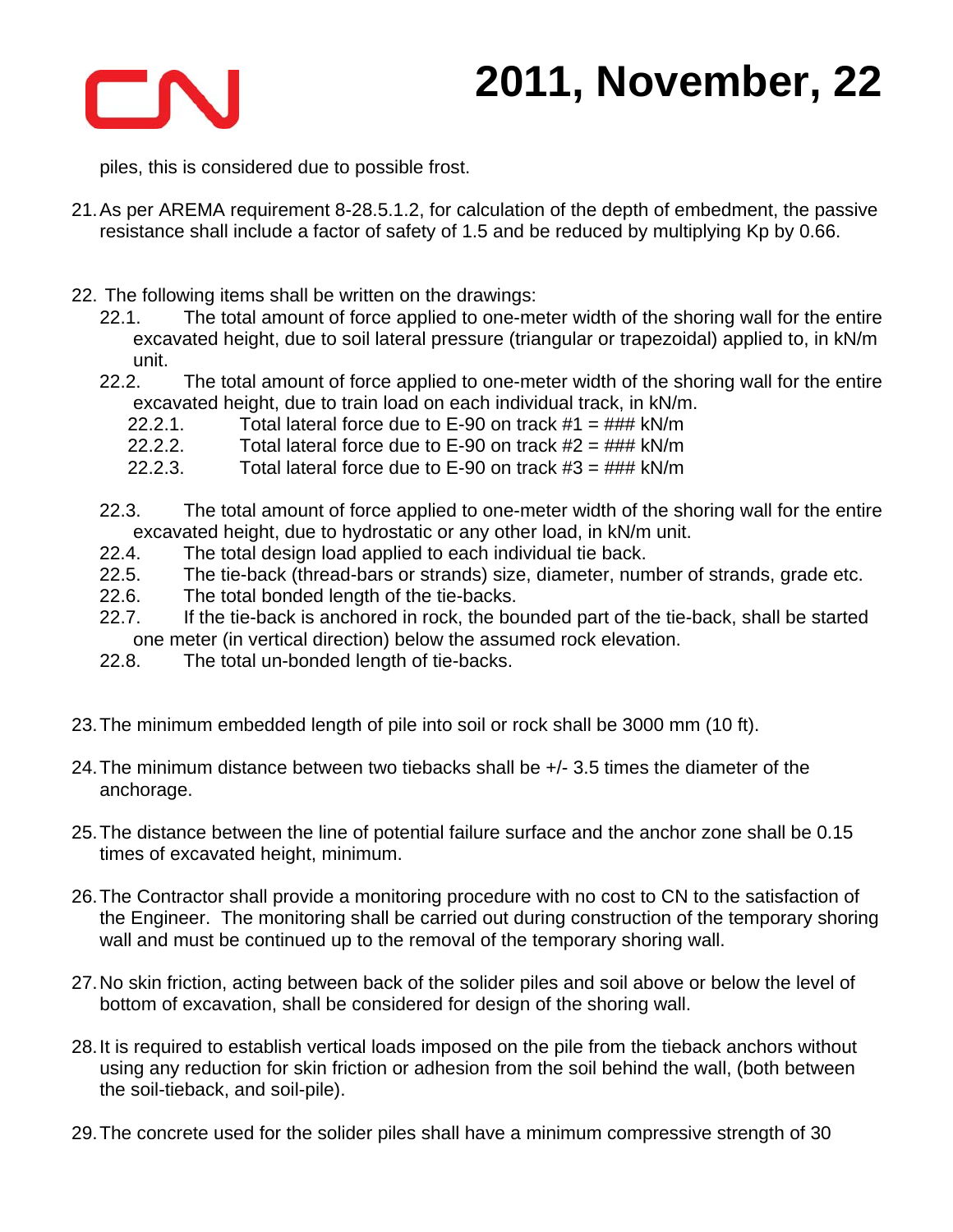

(thirty) MPa below the dredge line.

- 30. The maximum movement of the piles toward the soil at location of tiebacks during the stressing of the tieback shall be limited to 5 mm (toward soil). If this recorded movement during the tieback stressing exceeded maximum allowable movement (5 mm toward soil), the tieback stressing shall be stopped, CN engineer shall be notified, and force shall be locked-in.
- 31. It is required that the design load on the drawings shall match the calculated design load for each row of tiebacks. This has to be done to ensure that excessive tieback force not to be applied to the shoring wall.

#### **Caisson Walls**

In addition to items above, the following items are required as well.

- 32. The very lean concrete used in filler caissons shall have minimum compressive strength of **6.0 (Six)** MPa.
- 33. The concrete used for the king piles shall have a minimum compressive strength of 30 (thirty) MPa above the dredge line.
- 34. The maximum spacing between the king piles shall be limited to 2.0 meters.
- 35. No skin friction, acting between back of the filler / king pile caisson and soil above or below the level of bottom of excavation, shall be considered for design of the caisson shoring wall.
- 36. It is required to establish vertical loads imposed on the pile from the tieback anchors without using any reduction for skin friction or adhesion from the soil behind the wall, (both between the soil-tieback, and soil-caisson).

### **Monitoring Plan:**

- 37. The monitoring plan shall include both tracks and the shoring wall.
- 38. No open excavation shall be left without visual inspection during long period of time, i.e., holidays, etc.
- 39. Monitoring reading interval shall be daily from the first day of shoring wall installation, during shoring wall installation, during structure excavation, and at all times when the excavation is in an open condition and the shoring wall is under load during all stages of the work and until all the shoring wall is removed.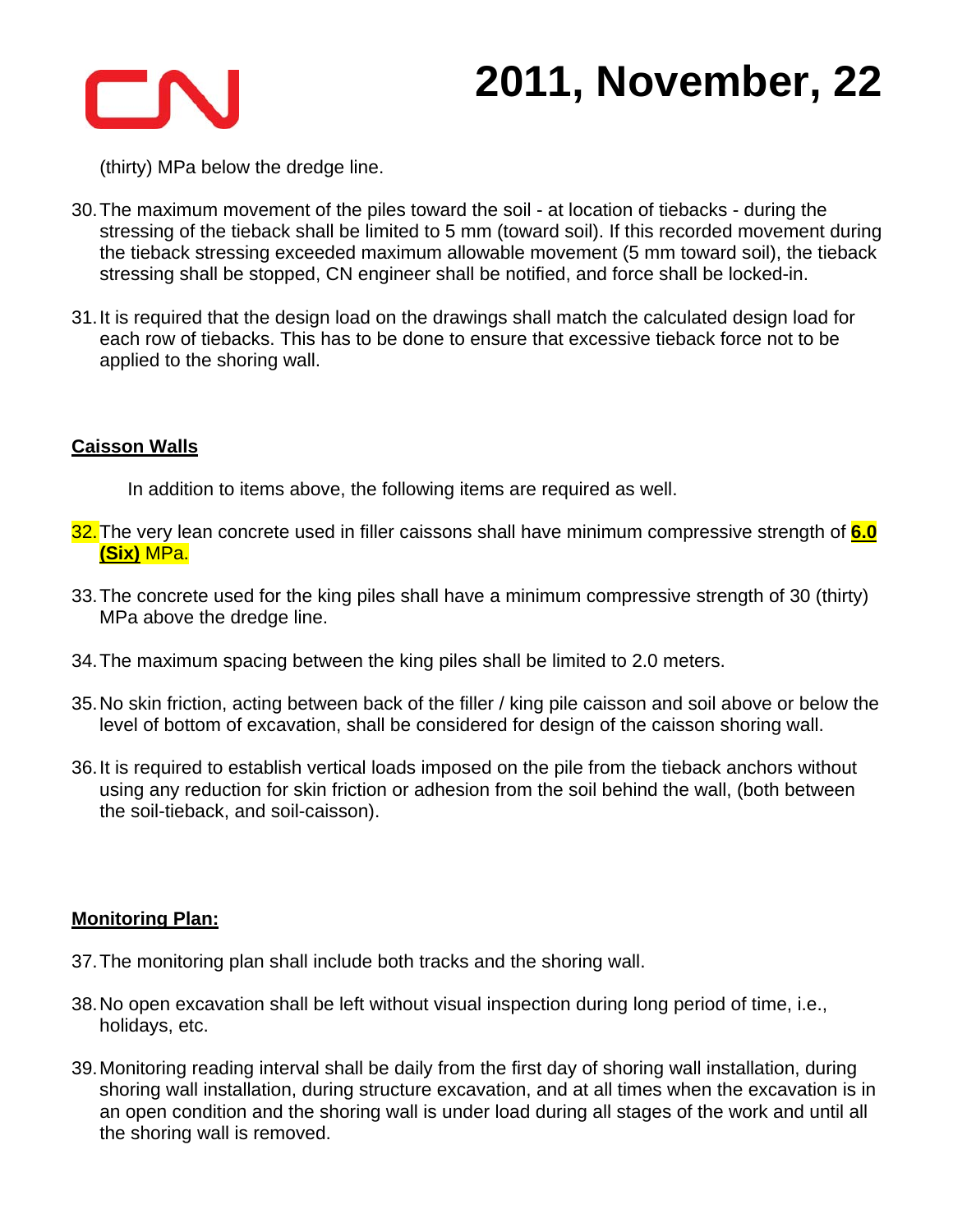

- 40. The monitoring plan of the shoring wall shall include the number of targets and location of the targets at each pile.
- 41. The most important tool in track monitoring is visual inspection of the track and shoring wall. If the track shifts, or deflects, visual inspection will be the most effective tool to prevent any track safety related incident.
- 42. Daily visual monitoring of the ground behind the shoring wall shall be performed. If any crack within or up-ward movement of the soil is/are observed, the following shall be immediately be reported to CN, location, with and length of the crack and location, length and height of heave.
- 43. Daily visual monitoring of the track(s) behind the shoring wall shall be performed. If any upward, downward or side movement of track is/are observed, the following shall be immediately be reported to CN, location, and length of the track movement.
- 44. Targets shall be placed at least on one third of the piles.
- 45. It is required that monitoring targets to be placed:
	- 45.1. At top of selected piles
	- 45.2. At the level of all tiebacks on each selected pile(s).
	- 45.3. At a mid point between two consecutive level of tie backs.
	- 45.4. If there is only one row of tieback on the selected pile, it is required to have two targets on the pile, one at the tieback level and the second one at mid point between the dredge line and the tieback.
- 46. It is required to monitor the track(s) as well as shoring wall piles. The maximum spacing between the targets on each rail of each track shall be 6 meters.
- 47. For filler caisson monitoring, it is required to install a series of inclinometers, to be placed on at least at one forth of bays between king piles, a minimum of 3 inclinometers for whole length of shoring wall is required.
- 48. All inclinometers shall be installed such that initial readings could be obtained a minimum of one week prior to first drilling for installation of the shoring wall.
- 49. Inclinometer reading interval shall be daily from the first day of shoring wall installation, during shoring wall installation, during structure excavation, and at all times when the excavation is in an open condition and the shoring wall is under load during all stages of the work and until all the shoring wall is removed.
	- 49.1. The only acceptable location of inclinometer is in the filler caisson.
	- 49.2. The location of each inclinometer shall be clearly shown, with respect to filler caissons and the king piles.
	- 49.3. the slope inclinometer(s) to be protected by steel casing at least 300 mm above the ground and 1000 mm below the ground.
	- 49.4. the threshold of the lateral displacement, 0.1% of the excavated height, to be shown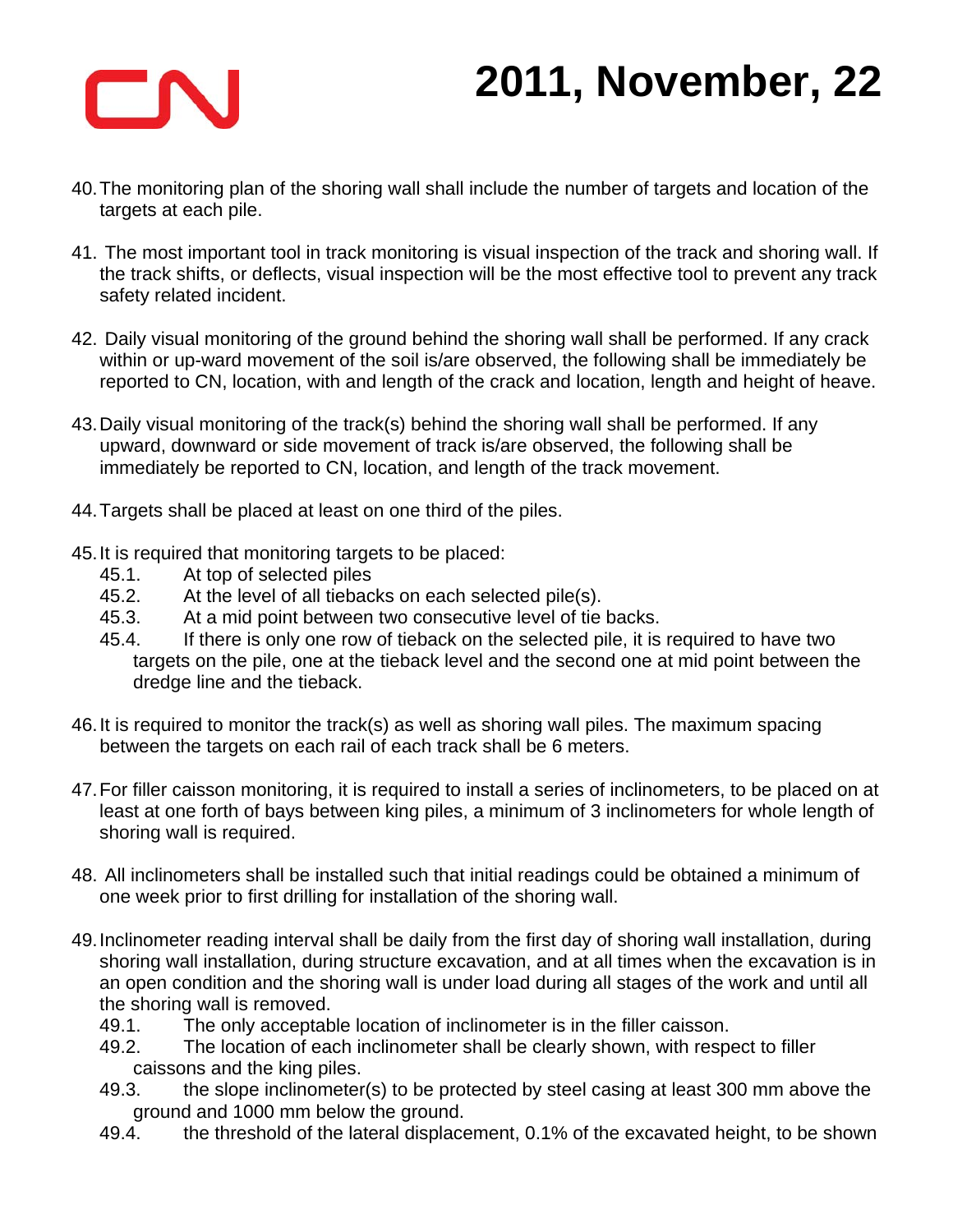

on the required graph(s).

50. Regarding the presentation of the data, it is required that monitoring report clearly show:

- 50.1. The actual collected data (date, target #, pile #, northing, easting, elevation, actual lateral and vertical movements, etc)
- 50.2. A graphical representation of the lateral displacement of targets placed along the selected piles, the unit shall be in mm.
- 50.3. It is required to have one graph for each row of tie-backs, along the shoring wall
- 50.4. Also, it is required that threshold of the lateral displacement, 0.1% of the excavated height, to be shown on the required graph(s).

### **General:**

- 51. Wash-boring (or wet-drilling) method is not allowed to be performed for drilling tie-backs under CN tracks.
- 52. CN does not accept "pile splicing" on any shoring pile. However, if due to the excessive length of, etc, the pile splicing is absolutely necessary, CN standard S12m(a) for pile splicing shall be used.
- 53. All tie backs shall be de-stressed during the backfill.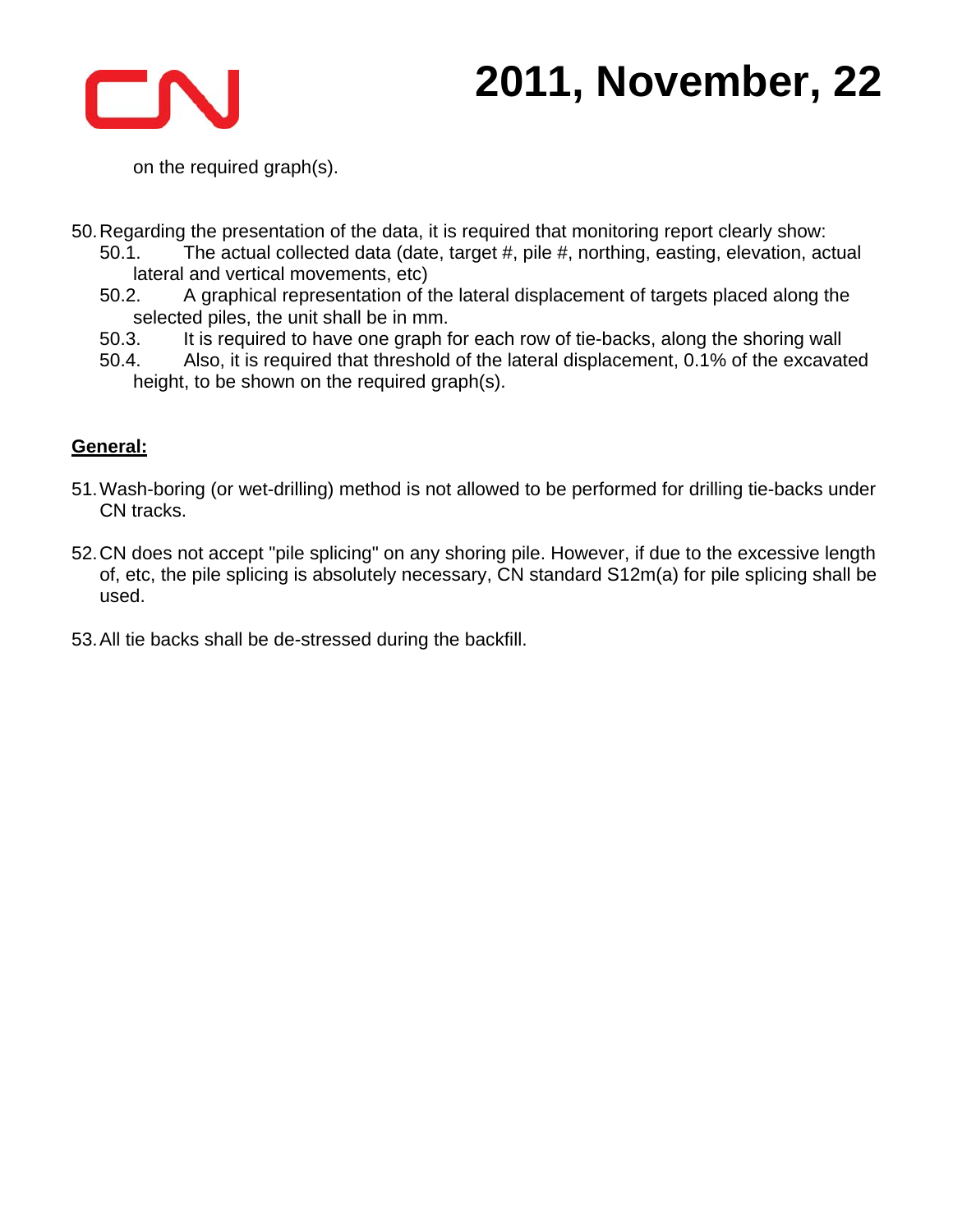